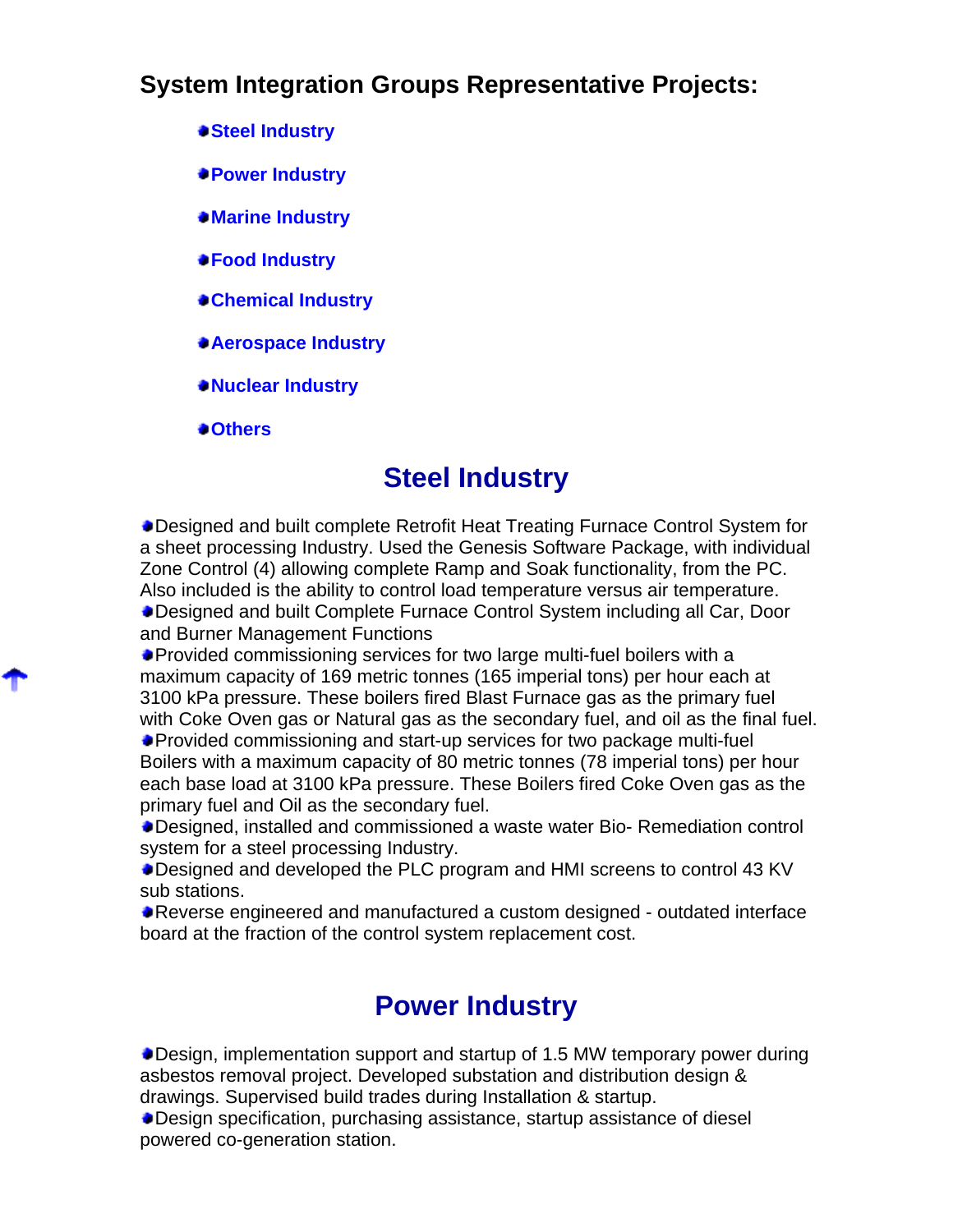Detailed specification and design of a steam turbovisory system including training manuals and installation drawings.

### **Marine Industry**

Designed, installed and commissioned a **Ballast Control System** for ship ballast tanks. The system includes a remote computer control and automatic valve travel calibration. This system is developed as a **Marsh standard product.**

Designed, installed and commissioned a fuel rack positioning indicating system for the ships. The system uses the latest ultrasonic sensors to measure the distances.

Designed, installed and commissioned an Engine & shaft speed measuring indicating system for the ships

Simplified the existing complex pneumatic engine control system to increase the reliability and facilitate easy maintenance and trouble shooting by ship crew.

### **Chemical**

Designed, configured, programmed and commissioned the control system to operate the design prototype pilot plant for the halogen recovery system. This was a prototype project with high degree of Research & Development in establishing unique control system to extract / condense / purify CFC's using Heat & Liquefied gases

Technical support by means of supplying instrumentation staff to address all concerns relating to process control. Foxboro IA Upgrade, maintenance support

Designed and installed a multi-tank level monitoring and control system. Specified Field transmitters and interfaced with the existing DCS system

Specified, procured , Installed and Commissioned a 100+point SCADA system. This included all electrical and instrumentation work as a turnkey project.

Developed complete specification for a DCS selection process and performed consultation with clients purchasing personnel. for selection of DCS system. Performed detail design, Engineering, Programming and Configuration through Startup and commissioning

Designed, installed and commissioned a multi-loop measurement system for a back pressure control system for a catalytic converters manufacturing facility in automotive industries.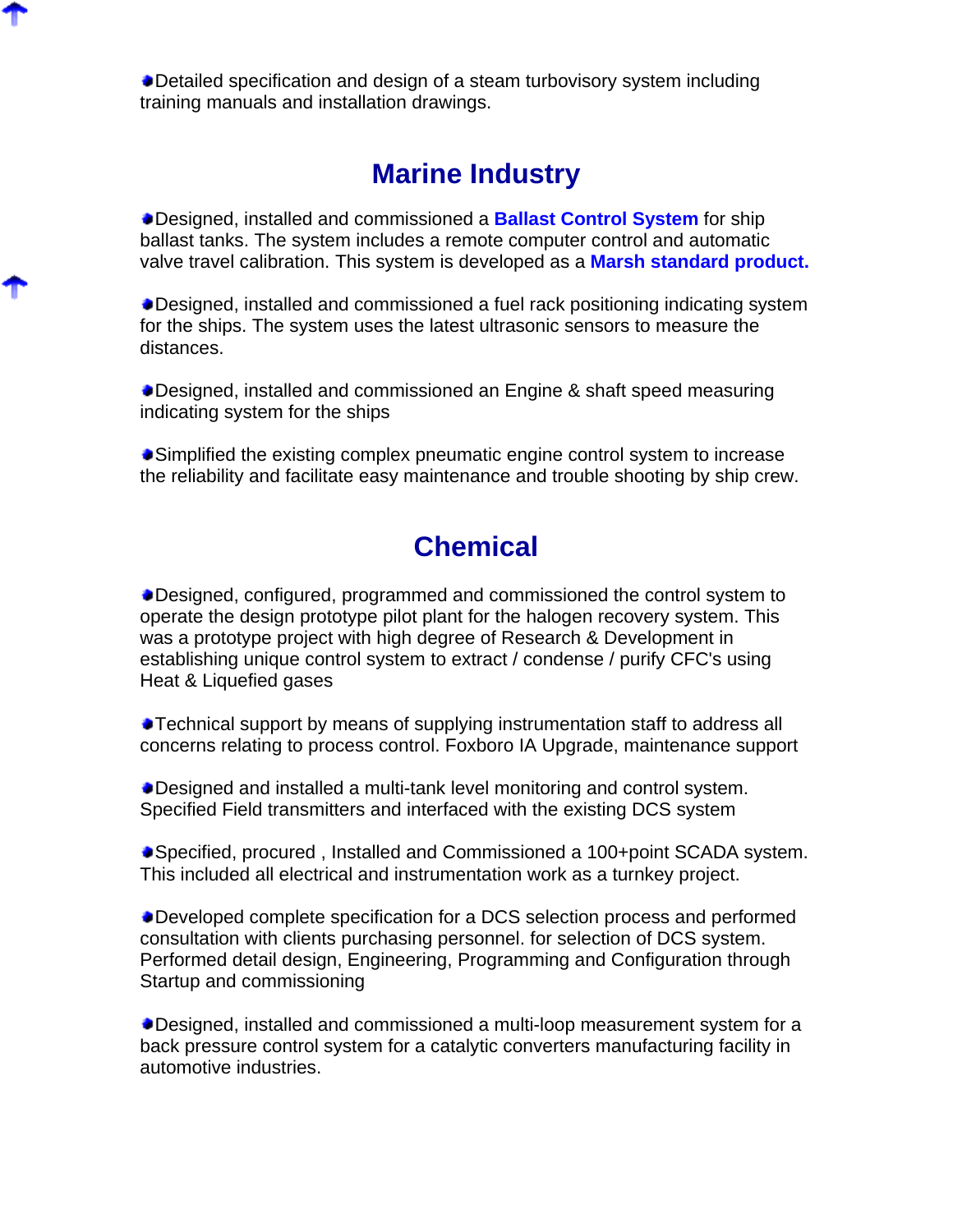## **Food**

Installation of all instrumentation and electrical equipment of a Plant Wide Effluent Treatment System. This project also includes the collection, pretreatment and then the final treatment of all the waste water on the complete plant site. A TI 545 PLC was installed and programmed to control and perform process calculation.

Supply, installation, start-up and calibration of interface modules to all weight processing systems in the plant resulting in the elimination of weight instruments that were frequently breaking down resulting in excessive downtime

Provided a fully operational Computerized Maintenance Management Software System. Computer equipment, installation, data entry of Maintenance Worthy Items (1200), start-up and training were all provided by MARSH. This system was operating within three months of order placement.

#### **Aerospace**

Designed installed and commissioned an autoclave control system using Allen Bradley PLC and Panel mate for an aerospace OEM

Designed , installed and commissioned a 64 point heat treat Oven control system with multiple zone ramp soak temp control and temp tolerance of +/- 1'C.

The supply of integrated cabinetry and VME computers and Design Acceptance Test software for MONCO (Runway lights control) units installed at all Canadian Airports.

### **Nuclear Industry**

**Shutdown System 2:** Integrated and qualified Shutdown System 2 (SDS 2) hardware for Wolsong 2, 3 &4 using VME bus architecture system. This system is developed as a Marsh Standard product.

**Watch dog:** Designed, Built and qualified External watch dog unit for Wolsong 2,3 &4. This system is developed as a Marsh Standard product.

**PHT pump speed pickup:** Designed, Built and qualified PHT pump speed pickup system for Wolsong 2,3 &4. This system is developed as a Marsh Standard product.

**Shutdown System 1:** Developed a detailed Engineering and Proposed a VME based Shutdown System 1 (SDS1) for CANDU 9 reactors.